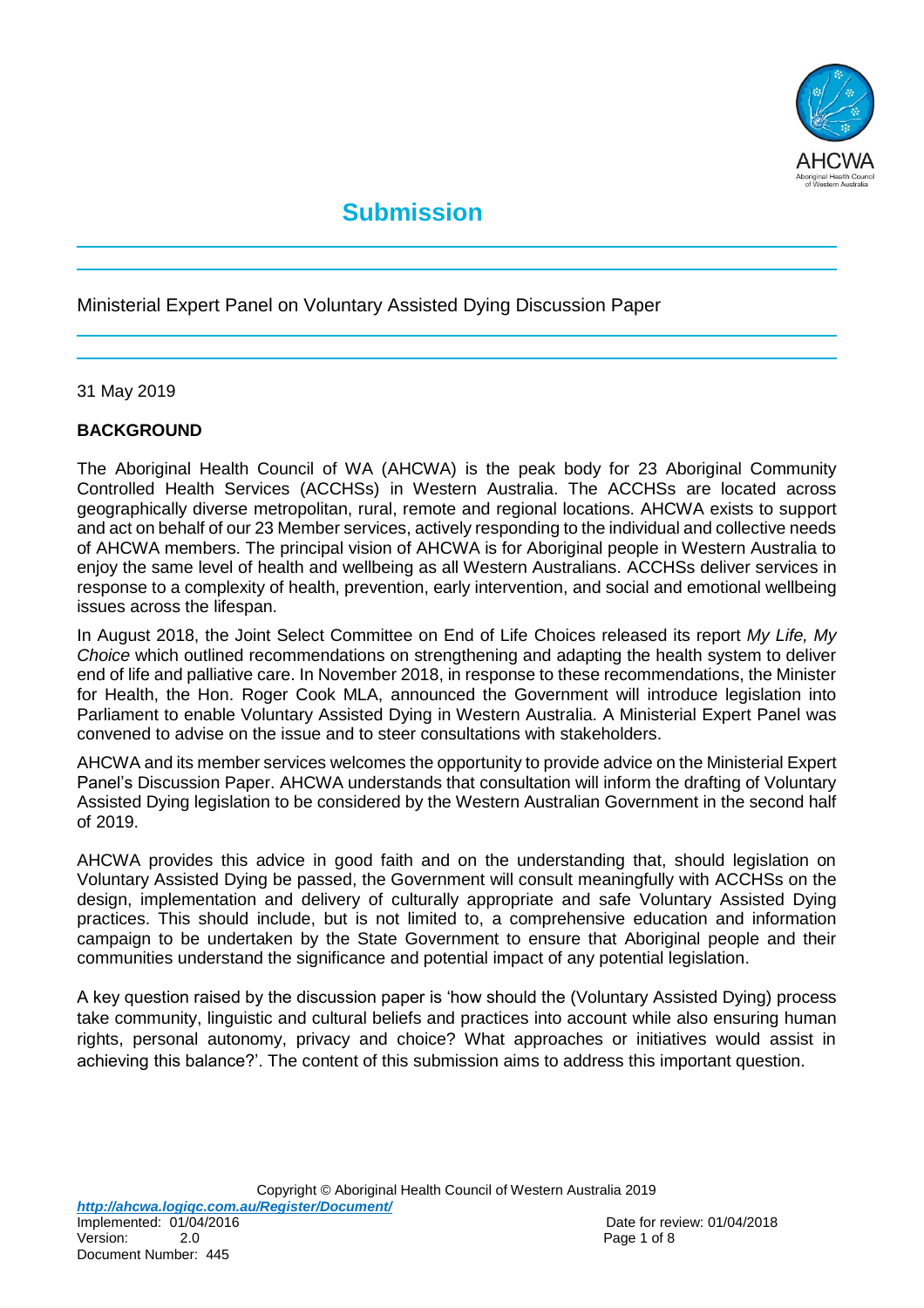

## **THE GUIDING PRINCIPLES**

AHCWA and its member services are committed to ensuring that culturally appropriate health care is available to all Aboriginal people, their families, carers and communities across Western Australia. Health services must fully appreciate and understand the unique needs and differences of Aboriginal people across metropolitan, rural and remote communities, throughout WA. New directions in health care must also consider these needs, and it is recommended that this is reflected by the Guiding Principles underpinning Voluntary Assisted Dying.

Central to the way that ACCHSs provide services to Aboriginal people, their families and communities is the ACCHS Model of Care. It is a holistic model which guides the provision of health and well-being services to Aboriginal people within a broader context of culture, family, community, country, language, physical well-being, emotional well-being, and spiritual well-being. Each of these elements is fundamental to the health and well-being of Aboriginal people, their families and communities.

Integral to the ACCHS Model of Care is:

- an Aboriginal workforce delivering primary health care;
- a commitment to involving community members in service provision;
- a multidisciplinary team approach ensuring the complex care needs of Aboriginal people are met; and
- the provision of a culturally safe environment where Aboriginal people feel welcome, understood and empowered.

The ACCHS holistic model of primary health care delivers whole-of-life care, which involves responding to the needs of the whole person and includes family and significant others in health care decisions and treatments. This whole-of-life, whole-of-family approach ensures delivery of culturally secure health services.

ACCHSs consistently report that mainstream health services do not provide health services that are culturally secure, and lack the cultural understanding and knowledge which is so important to building trusting relationships with Aboriginal people. ACCHSs' clients report experiences of racism and cultural bias when accessing mainstream health services. These experiences are often compounded when it comes to end of life matters and decisions for Aboriginal people.

Culturally secure health services across the life span are critical to the planning, development and implementation of all aspects of health service delivery, including services and approaches for assisting Aboriginal people to make informed end of life choices.

## **Comments on the Guiding Principles**

AHCWA and its member services support the Guiding Principles underpinning Voluntary Assisted Dying outlined in the Discussion Paper with the following comments:

 AHCWA and its member services support the human rights of individual choice and selfdetermination in relation to health which underpins the Discussion Paper's principles that 'a person's autonomy should be respected' and that 'people are entitled to genuine choices regarding their treatment and care'.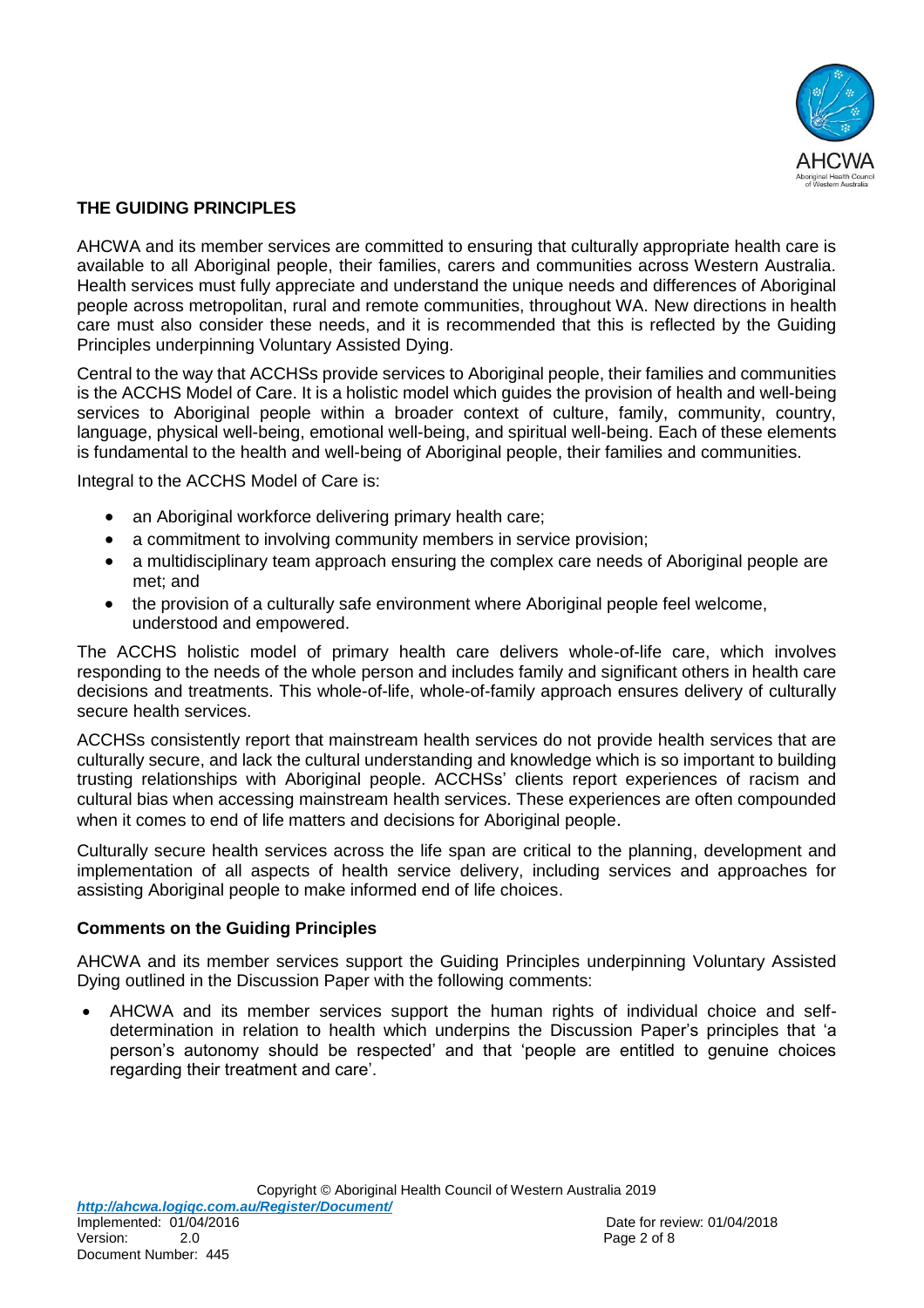

- AHCWA and its member services support the principle which states; 'people have the right to be supported in making informed decisions about their medical treatment, and should be given, in a manner they understand, information about medical treatment options, including comfort and palliative care'. However, AHCWA recommends that greater emphasis is required to ensure that culturally appropriate information about Voluntary Assisted Dying is made available to Aboriginal people, families and communities.
- AHCWA and its member services support 'people should be encouraged to openly discuss death and dying and their preferences and values should be encouraged and promoted'.
- AHCWA and its member services support the Guiding Principle stating 'people should be supported in conversations with their health practitioners, family, carers and community about treatment and care preferences'. This principle aligns with the ACCHS Model of Care and the collaborative approach to decision making by Aboriginal people, their families and communities. The family is the prime support system providing care; physically, culturally, spiritually and emotionally. Family provides Aboriginal people with the strength to be who they are and links them with their ancestors; with the past, present and future. Understanding the importance of family to Aboriginal people is vital to their holistic wellbeing.
- AHCWA and its member services support that 'all people, including health practitioners, have the right to be shown respect for their culture, beliefs, values and personal characteristics'.
- With regard to all the issues being considered, AHCWA and its member services strongly supports the direction of the Ministerial Expert Panel to maintain a careful balance between personal autonomy and appropriate safeguards for people who may consider the option of Voluntary Assisted Dying in the future.

## **THE PERSON**

- AHCWA and its member services support the recommended age and residence eligibility criteria for Voluntary Assisted Dying in the Discussion Paper.
- While each case of Voluntary Assisted Dying will be assessed individually, it is important to note that providing care and support to Aboriginal people considering end of life options requires an individualised approach in the context of their cultural background, beliefs, views and experiences. Aboriginal identity is necessarily interconnected with family, community, the body, emotional wellbeing, spiritual well-being, language, culture and country.

## **THE DECISION**

AHCWA and its member services support that a decision to access Voluntary Assisted Dying must be voluntary, properly informed, made by a person that has capacity, is current and enduring, and specific to Voluntary Assisted Dying.

## **Voluntary Decision Making**

 The Ministerial Expert Panel's acknowledgment that some cultures have a collectivist approach to decision making, is vital to understanding how Aboriginal people may choose end of life care. Any guidelines or legislation for Voluntary Assisted Dying must make it clear that autonomous,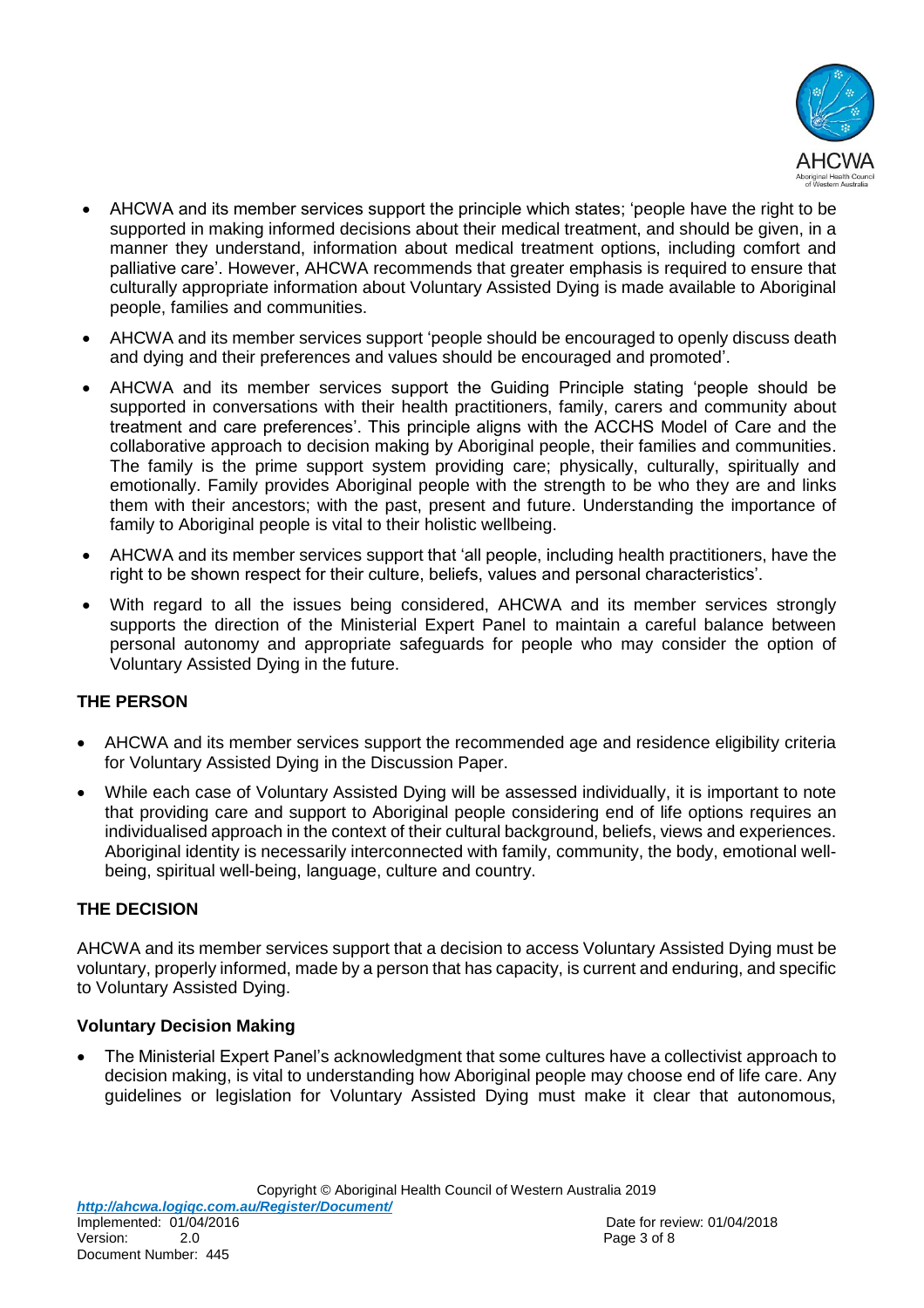

voluntary decision making for Aboriginal people is not precluded by a collectivist approach, and should be accepted.

 Clinicians must also be aware that the way Aboriginal people and their families make decisions will differ from individual to individual. This cultural awareness on behalf of clinicians will assist Aboriginal people, families and communities to make choices about their end of life care in alignment with culture.

#### **Decision making should be properly informed**

- AHCWA and its member services agree individuals are entitled to understand all end of life options available to them. In particular, there is strong support from ACCHSs that increased funding and education should be directed towards palliative care and Advanced Health Directives.
- While the option of Voluntary Assisted Dying is acknowledged as an end of life option, AHCWA and its member services **do not support** that clinicians should be able to initiate a discussion about Voluntary Assisted Dying with Aboriginal people. This position is based on the following points:
	- o Clinicians often use complex medical terminology when discussing treatment options with Aboriginal people. Often this language is not fully understood by Aboriginal people due to language differences, particularly if family members or other support persons are not present at the discussion. This results in the real risk that Aboriginal people may consent to something they don't fully understand.
	- $\circ$  There is also the issue of the disparity of power between a doctor and Aboriginal people; Aboriginal people will often agree with a doctor's advice even if they are not happy with it as they can feel overpowered in the doctor-patient relationship.
	- $\circ$  Despite the appropriate, ethical intent of the health practitioner initiating a discussion of Voluntary Assisted Dying, Aboriginal family members or their community may perceive that undue influence was put on the person to consider this option. This misconception can lead to the risk of blame or 'payback' being carried out against the practitioner or their service for suggesting Voluntary Assisted Dying.
	- o There are certain things in Aboriginal culture that are prohibited from doing or talking about. For some Aboriginal people, Voluntary Assisted Dying may not be acceptable to even talk about or consider.
	- $\circ$  A tension exists between the ACCHS Model of Care which promotes healing through early intervention, prevention and holistic care, and Voluntary Assisted Dying which allows and facilitates the end of life.
- AHCWA and its member services strongly recommend that information about all end of life choices, including advanced health directives, palliative care and Voluntary Assisted Dying, is accessible and culturally secure for all Aboriginal people.
	- o There are over 90 Aboriginal language groups and dialects in Western Australia, and English, if spoken, is often not an Aboriginal person's first, second or third language.
	- $\circ$  There are English language terms which have no meaning for Aboriginal people and discussions around end of life care must take this into account. For example, even the term 'end of life' is not one that Aboriginal people would use or necessarily recognise as applying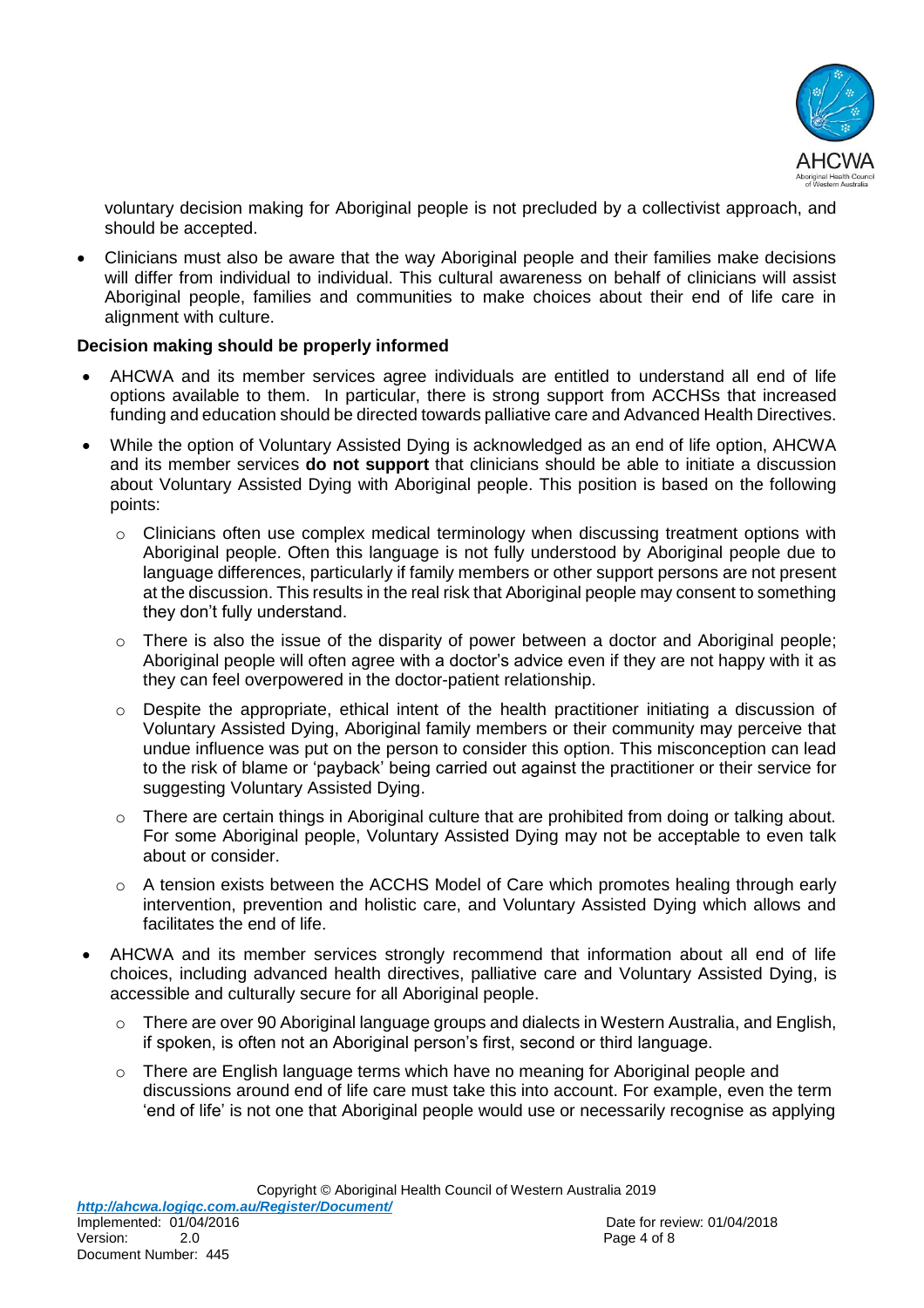

to them or their circumstances. Discussing end of life choices with Aboriginal people in medical terms may not be appropriate.

- o Information on end of life choices must be culturally secure. Culture encompasses values, beliefs, customs and practices that are central to the health and wellbeing of an Aboriginal person. Culture is not only to be acknowledged by health providers; it is to be engaged with and respected.
- $\circ$  For example, clinicians may need to ensure that carers, family members or support workers are available to explain care options in the Aboriginal person's terms and in alignment with their cultural beliefs.

#### **A person must have capacity to make the decision**

- AHCWA strongly supports a person being assessed for their decision making capacity as an important safeguard for Voluntary Assisted Dying. The Discussion Paper states that clinicians need to be educated, trained and supported in assessing for capacity.
- AHCWA and its member services reiterate the need for assessors to be aware of culture when assessing decision making capacity specific to Voluntary Assisted Dying for Aboriginal people.

## **ELIGIBLE CONDITIONS**

- Large numbers of Aboriginal people live with chronic disease and it is conceivable under proposed legislation that they may be eligible for Voluntary Assisted Dying.
- AHCWA and its member services recommend that careful consideration is given to the inclusion of chronic disease within the eligibility criteria for Voluntary Assisted Dying, and that any legislation provides clear direction for doctors assessing the prognosis and suffering of a person living with chronic disease.
- If large numbers of Aboriginal people with chronic disease are eligible for and choose Voluntary Assisted Dying, the WA Government must be aware of the ramifications this will have for grief and continuity within Aboriginal communities. There may be a significant increase in demand from ACCHSs to provide social and emotional well-being support which, in turn, may require funding support from the Government.

## **THE PROCESS**

#### **Use of a navigator and other resources to improve access**

- The Ministerial Expert Panel's acknowledgment that, in some communities, an association with Voluntary Assisted Dying may impact the community's trust in the local health practitioner or health service, is very applicable for Aboriginal communities. In particular, there is a risk that palliative care services, that have established respectful and trusting relationships with Aboriginal families and communities, may be negatively impacted by the introduction of Voluntary Assisted Dying.
- The panel's suggestion that a team of navigators be established to assist people in their end of life decision making is supported. However, AHCWA and its member services strongly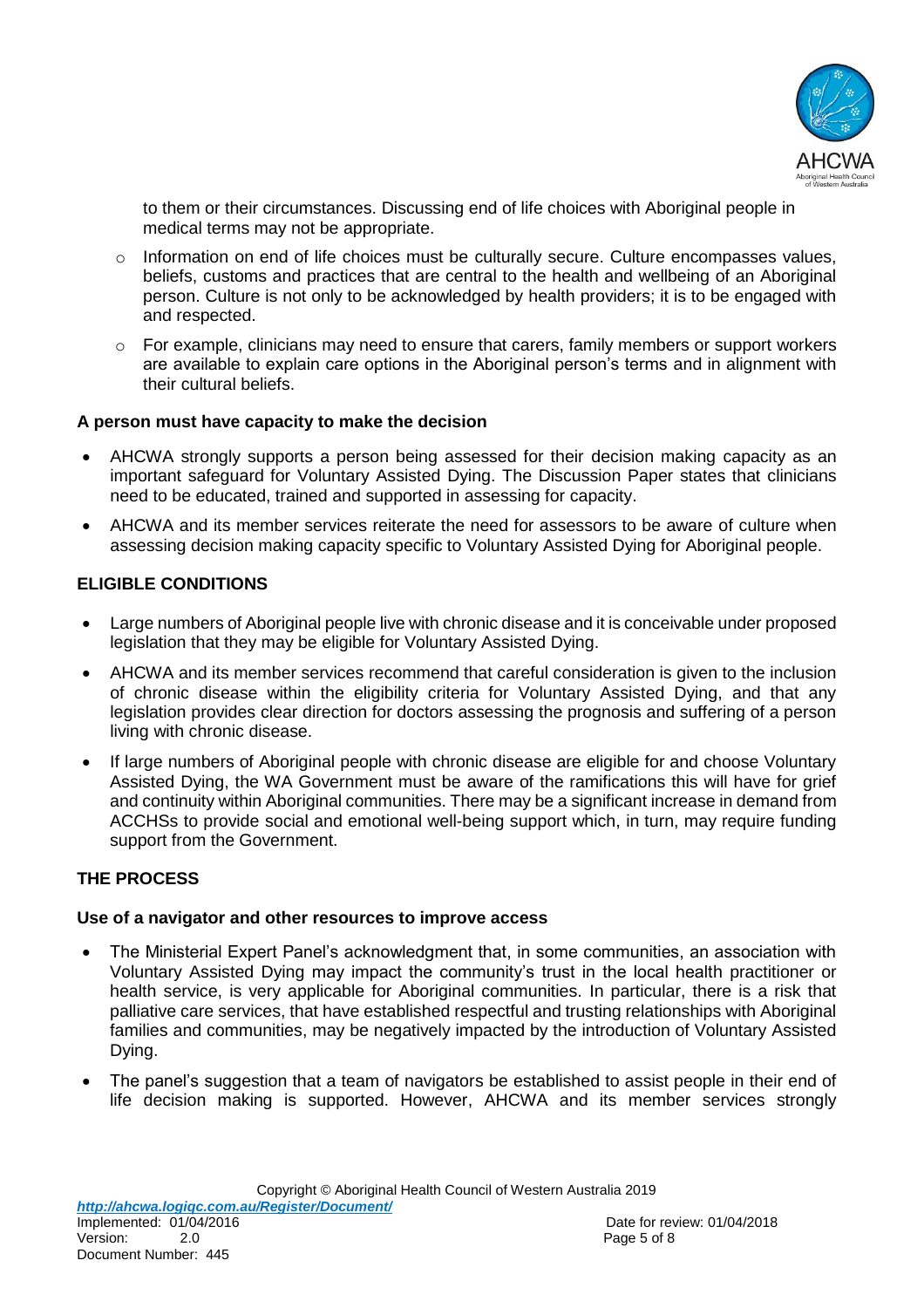

recommend that these positions are provided to Aboriginal people and that appropriate training and ongoing support is provided. AHCWA needs to be involved in the planning, design and implementation of any navigator program.

 AHCWA supports the Discussion Paper's proposal to have a telephone access line, community education and resources to assist people considering Voluntary Assisted Dying but also strongly recommends all potential participants must be provided with face-to-face advice. This reduces the risk of misinformation, poor understanding and the potential for community backlash.

## **Conscientious Objection by clinicians**

- The option for health services to contentiously object to providing Voluntary Assisted Dying assessment and intervention is strongly supported in any proposed legislation. It is important that any legislation clearly determines if a service is able to apply a blanket objection to providing Voluntary Assisted Dying on behalf of all its clinicians, or if individual clinicians can be exempt from a service's blanket objection if they contentiously approve of Voluntary Assisted Dying.
- Should legislation be passed, ACCHSs within AHCWA's membership will have to carefully consider if they are prepared to provide this service. For the ongoing maintenance of necessary therapeutic relationships between ACCHSs and their local communities, access to external doctors must be available.
- Any doctor, whether supportive of Voluntary Assisted Dying or not, must be sensitive to the client and their family, and provide comfort and reassurance at all times.

#### **Compulsory cultural competence for health professionals**

- It is likely that some Aboriginal people who choose Voluntary Assisted Dying may not be assessed or cared for by an ACCHS. It is, therefore, essential that all health professionals involved in the Voluntary Assisted Dying process are culturally competent, and this would necessarily involve cultural competency training being undertaken. AHCWA and its member services would strongly support that cultural competency training should be face-to-face rather than through an on-line learning portal.
- Cultural competency is also essential for mainstream inpatient services providing Voluntary Assisted Dying. Rules of hospitals and mainstream health services, including numbers of visitors, times of visits and requirements around what can or cannot be brought in for patients, represent barriers for Aboriginal people in gaining access to and receiving culturally secure health and end of life services. These rules represent barriers for Aboriginal people to make informed, end of life decisions and choices.
- A key element for cultural competence for health professionals is an awareness of the Spiritual determinant of social and emotional well-being. Spirituality is identified as being the most essential requirement for health as the spiritual essence of a person is their life force. The Spirit determines Aboriginal people as individuals and as a collective, who and what they are, where they have come from and where they are going; key considerations at the end of life.
- Clinicians working with Aboriginal people in remote and very remote areas must understand the communities in which they live may adhere to very strong cultural traditions and beliefs. For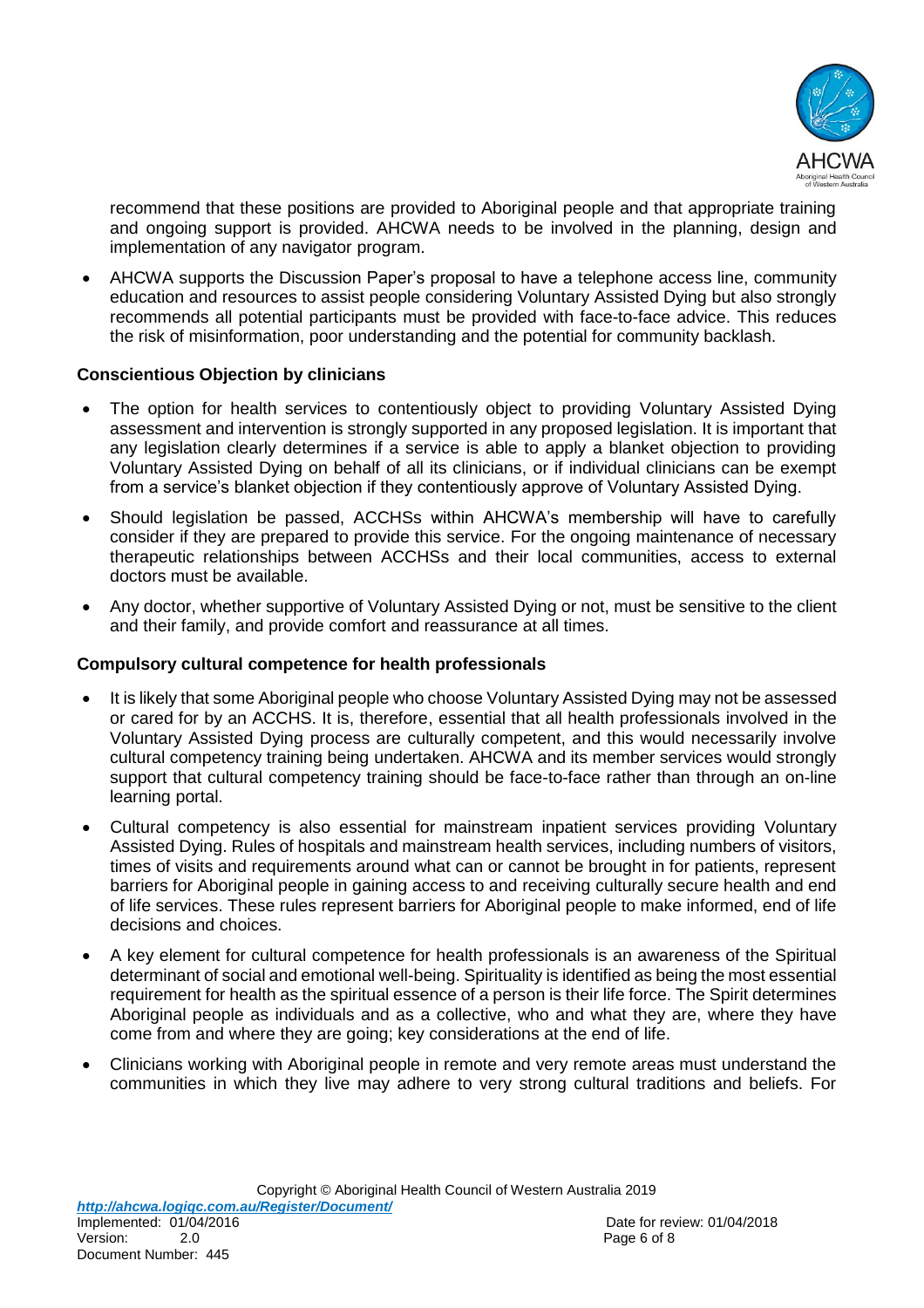

example, some issues may only be 'men's business' or 'women's business' and it's essential that this is respected by the clinician involved.

#### **The importance of being on country**

- Central to the identity of Aboriginal people is connection to country; they are linked to the land through birth, ancestors, culture and identity. Aboriginal lore and spirituality are heavily intertwined with the land and being on country.
- If Voluntary Assisted Dying is an option for an Aboriginal person, priority needs to be given to a patient journey which enables their preference for dying on country or in a health facility of their choice. For example, Aboriginal people who live in rural, regional or remote locations must not be compelled to travel to Perth.
- Being away from home and country can lead to stress and anxiety, and contributes to an unhealthy state of mind, body and soul. Aboriginal people choosing Voluntary Assisted Dying must be supported to plan for their death to occur on country.

#### **Administering Voluntary Assisted Dying**

- The Discussion Paper proposes that medication to facilitate Voluntary Assisted Dying be selfadministered; a doctor may be able to administer the medication if the person is physically unable to do it themselves. The paper also proposes that unused medication be returned to the pharmacist by a designated contact person, thus implying the potential for excess medication being dispensed.
- As Aboriginal families often live together, with multiple generations sharing the same house, there is a safety concern about the unregulated presence of highly harmful medication in the home. Careful consideration about potential safeguards for this is essential. One option would be to mandate that a medical professional is in attendance to supervise, remove and store the unused medication.

#### **DEATH CERTIFICATION**

- It is not clear from the paper if any consideration has been given to how insurances (for example, life insurance) is effected by a person's decision to accept Voluntary Assisted Dying.
- It is the experience of ACCHS that life insurance is often not paid if a person has taken their own life. It is suggested that consideration is given to how a death may be certified and documented and the effect this has for the validity of life insurance policies.

#### **RECOMMENDATIONS FOR IMPLEMENTATION**

ACCHS are committed to end of life choices, continually calling for more funding for palliative care, and encouraging clients to talk more about their wishes.

AHCWA and its member services call for genuine co-design and collaboration on implementation of Voluntary Assisted Dying practices. This must include:

o developing appropriate and culturally secure information;